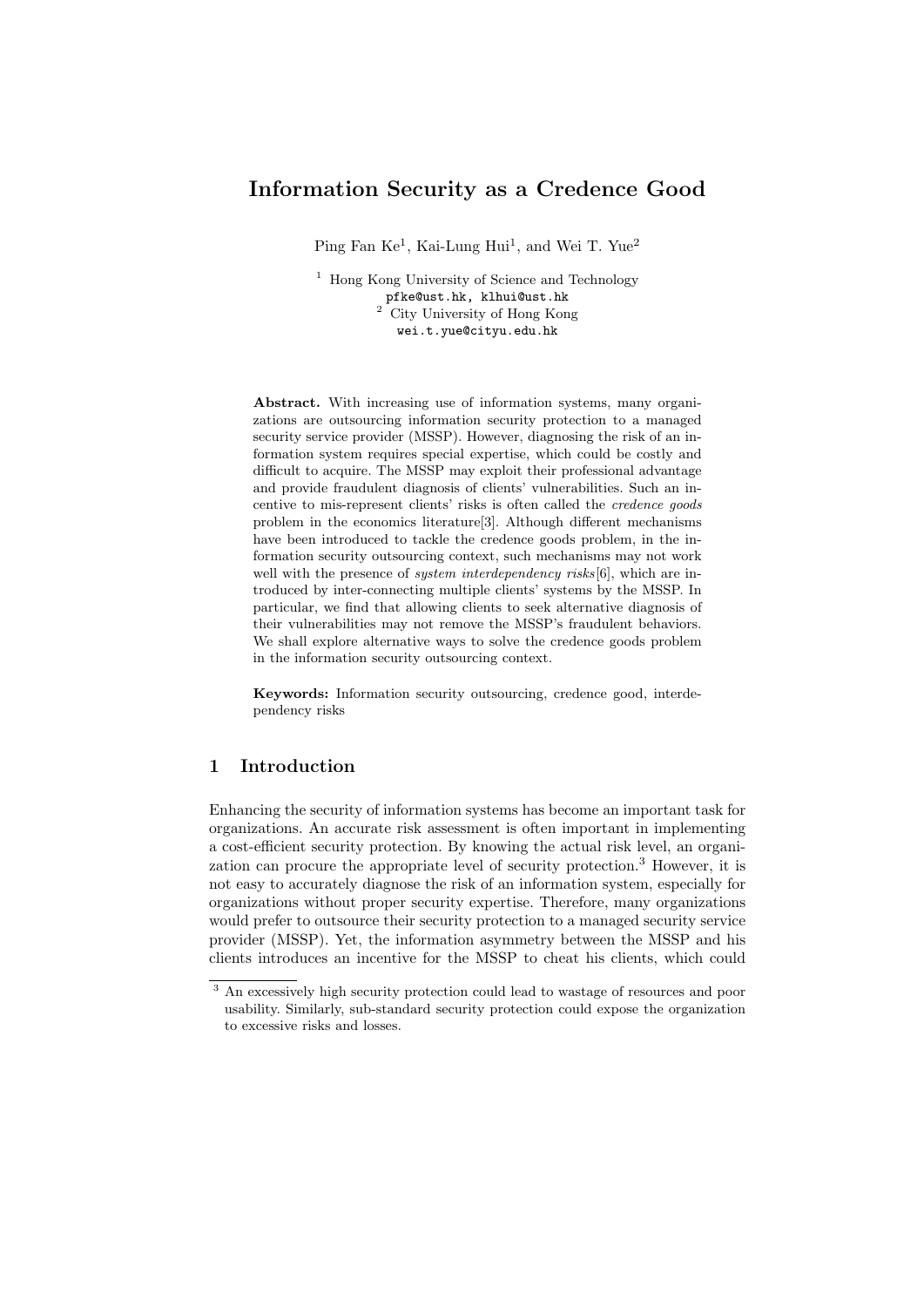subsequently lead to fraudulent behaviors. $[4][5]^4$  In this study, we investigate such an incentive and discuss the implications for practices of security protection. We also study the challenges brought by system interdependency, which is a key feature of information security outsourcing that introduces new risks to the clients.[2][6]

Our model is founded on contract theory in economics, which studies how the MSSP and his clients behave based on their incentives.[1] While the prior literature in credence goods studies mechanisms to prevent inefficient treat $ment[3][4][5]$ , our study focuses on *fraudulent diagnosis* and how clients can obtain their true risk level from the MSSP's diagnosis. In particular, we shall discuss how the MSSP decides his pricing mechanism and how it variously relates to his incentive to provide honest/dishonest diagnosis.

Section 2 presents our basic model. We start by showing that the MSSP will always charge one price to all clients of different risks, and hence his diagnosis is un-informative. Then, we introduce the self-diagnosis option to the clients and show that it incentivizes the MSSP to provide truthful diagnosis. Section 3 discusses the impact of introducing system interdependency risk. In particular, we show that in the presence of system interdependency risks self-diagnosis is insufficient to rectify the MSSP's incentive to hide the clients' risks.

## 2 Basic Model

We make the following assumptions in the basic model:  $[A1]$  There are n clients and one managed security service provider (MSSP). Each client values her system at v. [A2] Each client's system face a particular risk  $\omega \in \{h, l\}$  decided by the nature. The probability of being high risk is  $r$ , and the probability of being low risk is  $1 - r$ . [A3] A high risk system will be attacked by a hacker with probability  $a_h \in (0,1)$ . A low risk system will be attacked with probability  $a_l \in (0,1), a_h > a_l$ . [A4] The clients do not know their risk levels. The MSSP can accurately diagnose clients' risk levels. [A5] The unit cost of security protection quality q, which represents the probability of deterring an attack, is  $c_k$  for clients and  $c_s$  for MSSP,  $c_k > c_s$ . [A6] v, r,  $a_h$ ,  $a_l$ ,  $c_k$ ,  $c_s$  are public information. [A7]  $a_h v < c_s$ . [A8] The clients cannot verify the MSSP's effort in security protection (i.e., there is no verifiability).

Assumption A7 implies complete security protection is cost-inefficient, and so it avoids a corner solution with  $q^* = 1$ . Assumption A8 implies that the MSSP will choose the security quality independent of the protection fee he charges.

The game begins with nature chooses clients' risk level, and the MSSP chooses capacity  $m$  and publishes contract information such as price  $p$ . After that, a client will decide whether to consult the MSSP. If not, she will directly choose protection quality in-house. Otherwise, she will visit the MSSP and receive a diagnosis. Based on the diagnosis result and offered price, the client will decide whether to accept the service. The MSSP will choose protection quality

<sup>4</sup> For example, the MSSP may exaggerate his clients' risks and over-charge them without working hard to protect them.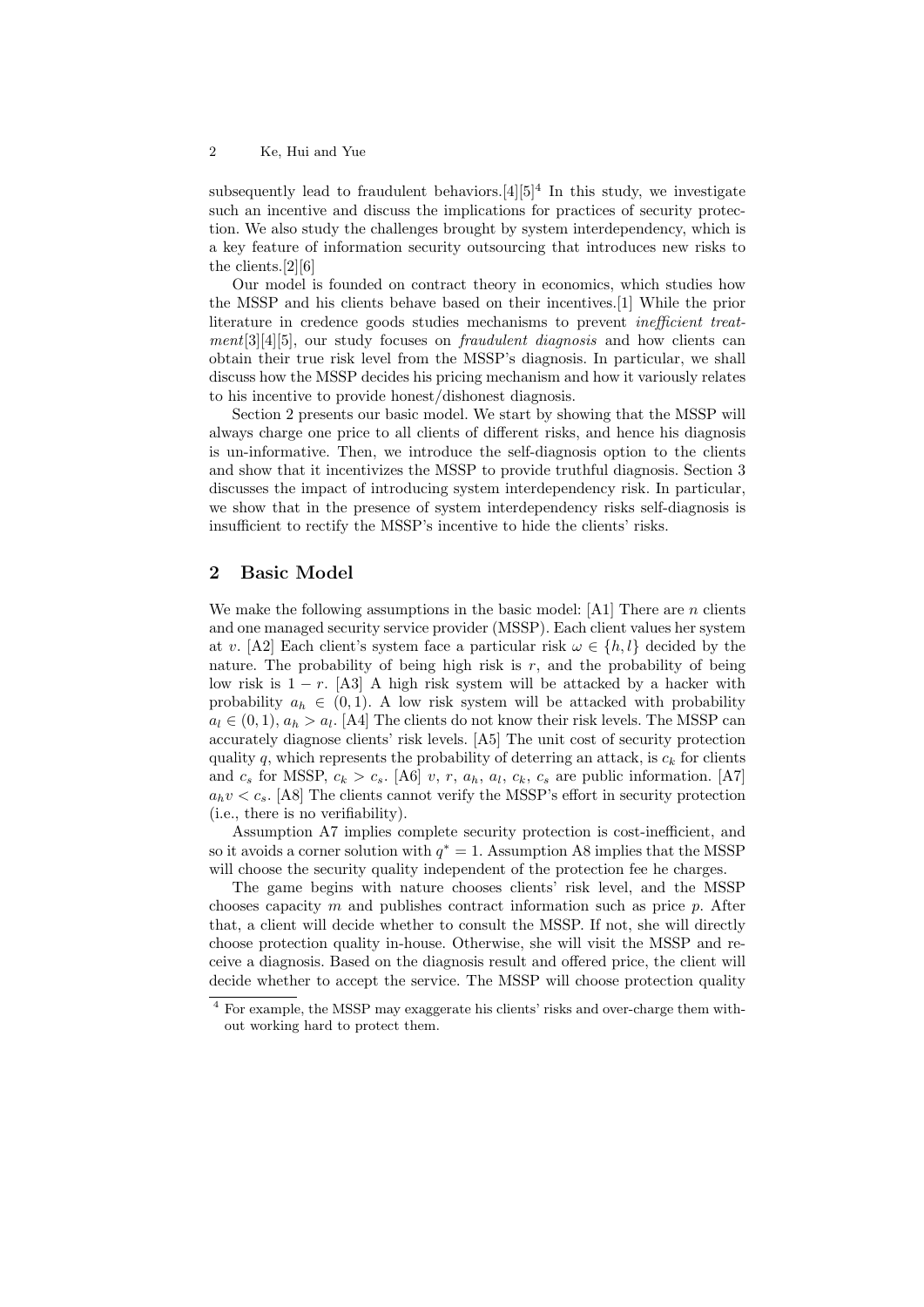if she accept, or she will just choose protection quality in-house otherwise. After the protection quality is decided, the hacker launches attacks and outcomes are realized.

A client who does nothing in security protection will have expected utility  $u_0 = (1 - \bar{a}) v$ , where  $\bar{a} = r a_h + (1 - r) a_l$  is the expected attack rate. Suppose that a client has decided to develop security protection in-house. Her expected utility would be

$$
u_k = [1 - \bar{a} (1 - q_k)] v - \frac{1}{2} c_k q_k^2,
$$
\n(1)

where  $q_k$  is the security quality from in-house development. Differentiating  $u_k$ with respect to  $q_k$ , the optimal quality is  $q_k^* = \frac{\bar{a}v}{c_k}$ . Therefore, the expected utility of the client with in-house development is

$$
u_k^* = (1 - \bar{a}) v + \frac{1}{2} \frac{(\bar{a}v)^2}{c_k},
$$
\n(2)

which is greater than the expected utility of not protecting the system, i.e.  $u_k^* > u_0$ . Hence,  $u_k^*$  is the client's reservation utility.

To attract clients to use his service, the MSSP has to introduce a compensation term ("Liability")  $\beta \in (0,1]$  in the contract. If a client is attacked under the MSSP's protection and loses v, then the MSSP has to compensate her by  $\beta v$ . Without such compensation, by assumption A8, the MSSP can always minimize his cost by providing  $q_s = 0$ , which is undesirable to the clients.

#### 2.1 One Price Solves All

We first consider the case where the MSSP charges a single price  $p$  on security protection to all clients. A client's expected utility of outsourcing to the MSSP would be

$$
u_s = r [1 - a_h (1 - \beta) (1 - q_{s,h})] v + (1 - r) [1 - a_l (1 - \beta) (1 - q_{s,l})] v - p, (3)
$$

and the MSSP's expected profit would be

$$
\pi = r \left[ p - a_h \left( 1 - q_{s,h} \right) \beta v - \frac{1}{2} c_s q_{s,h}^2 \right] + (1 - r) \left[ p - a_l \left( 1 - q_{s,l} \right) \beta v - \frac{1}{2} c_s q_{s,l}^2 \right].
$$
\n(4)

Differentiating  $\pi$  with respect to  $q_{s,h}$  and  $q_{s,l}$ , the optimal quality is  $q_{s,h}^*$  =  $\frac{a_h\beta v}{c_s}$  and  $q_{s,l}^* = \frac{a_l\beta v}{c_s}$ . By backward induction, the client's expected utility of outsourcing becomes

$$
u_s = (1 - \bar{a})v + \bar{a}\beta v + \frac{(\bar{a}^2 + \sigma_a^2)v^2}{c_s}\beta(1 - \beta) - p,\tag{5}
$$

where  $\sigma_a^2 = r(1-r)(a_h - a_l)^2$  is the variance of the attack rate. Substituting  $q_{s,h}^*$  and  $q_{s,l}^*$  into (4), the MSSP's profit maximization problem becomes:

$$
\max_{p,\beta} \left[ p - \bar{a}\beta v + \frac{1}{2} \frac{\left( \bar{a}^2 + \sigma_a^2 \right) (\beta v)^2}{c_s} \right]
$$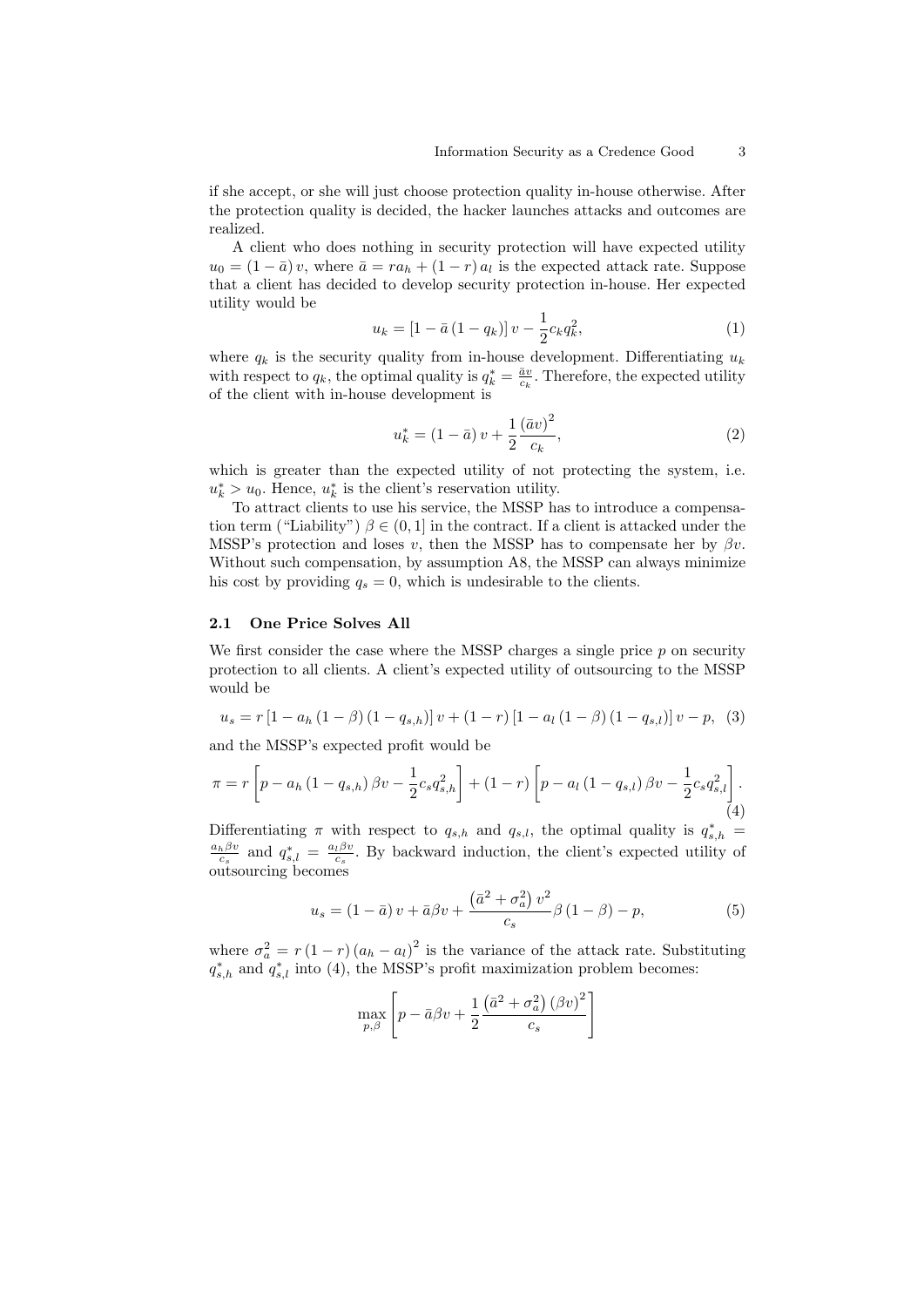s.t. 
$$
p \leq \bar{a}\beta v + v^2 \left[ \frac{\beta (1-\beta) (\bar{a}^2 + \sigma_a^2)}{c_s} - \frac{1}{2} \frac{\bar{a}^2}{c_k} \right].
$$

The price constraint ensures that the clients are not worse off after using the MSSP's service, i.e.  $u_s \ge u_k^*$ . The optimal solution is  $\beta^* = 1$ ,  $p^* = \bar{a}v - \frac{1}{2}$  $(\bar{a}v)^2$  $\frac{1}{c_k}$ , and  $\pi^* = \frac{v^2}{2}$  $\frac{\sigma^2}{2}\left(\frac{\bar{a}^2+\sigma_a^2}{c_s}-\frac{\bar{a}^2}{c_k}\right)$  $\frac{\bar{a}^2}{c_k}\Big)>0.$ 

Will the MSSP price discriminate, i.e., offer  $p_h$  to high risk clients and  $p_l$  to low risk clients? It turns out that he will not. If he sets the prices honestly, the clients will learn their own risk levels from the MSSP's diagnosis and pricing. This will help the clients select the proper  $q_k$  with respect to their risk levels, which would increase their reservation utility and so decrease the MSSP's profit. On the other hand, if the MSSP "cheats" the clients on pricing, then they could always maximize their utility by only accepting a low price,  $p_l \leq p^*$ .

From the above reasoning, we propose that the MSSP will prefer to offer a single price contract in the information security outsourcing market:

Proposition 1. In information security outsourcing, setting a single price contract with liability term, which does not reveal any risk information of the clients, is optimal for the MSSP.

Note that the low risk clients are worse off because they will be subsidizing the high risk clients. Therefore, the MSSP will tend to exaggerate clients' risk to encourage them to use his service. Once the clients recognize this fact, they will probably ignore the MSSP's recommendation and protect their own system using the average quality. This results in either over-protected for low risk clients or under-protected for high risk clients, which makes the system less usable.

We next consider the case when the clients can seek alternative diagnosis (we call this "self-diagnosis").

#### 2.2 Self-Diagnosis

With self-diagnosis, we assume that the clients can pay  $d_k$  to a third-party consultant to reveal her risk. After self-diagnosis, the clients can treat themselves using the corresponding quality, i.e.  $q_{k,h}^* = \frac{a_h v}{c_k}$  and  $q_{k,l}^* = \frac{a_l v}{c_k}$ . The reservation utility of a client with risk level  $\omega$  after self-diagnosis and self-treatment will be

$$
u_{k,\omega}^{d*} = (1 - a_{\omega}) v + \frac{1}{2} \frac{(a_{\omega} v)^2}{c_k} - d_k.
$$
 (6)

Further, the client will choose between in-house protection and outsourcing, depending on which option gives more utility, after self-diagnosis. Therefore, the minimum expected utility of a client after self-diagnosis would be

$$
u_k^{d*} = (1 - \bar{a}) v + \frac{1}{2} \frac{(\bar{a}v)^2}{c_k} + \frac{1}{2} \frac{(\sigma_a v)^2}{c_k} - d_k.
$$
 (7)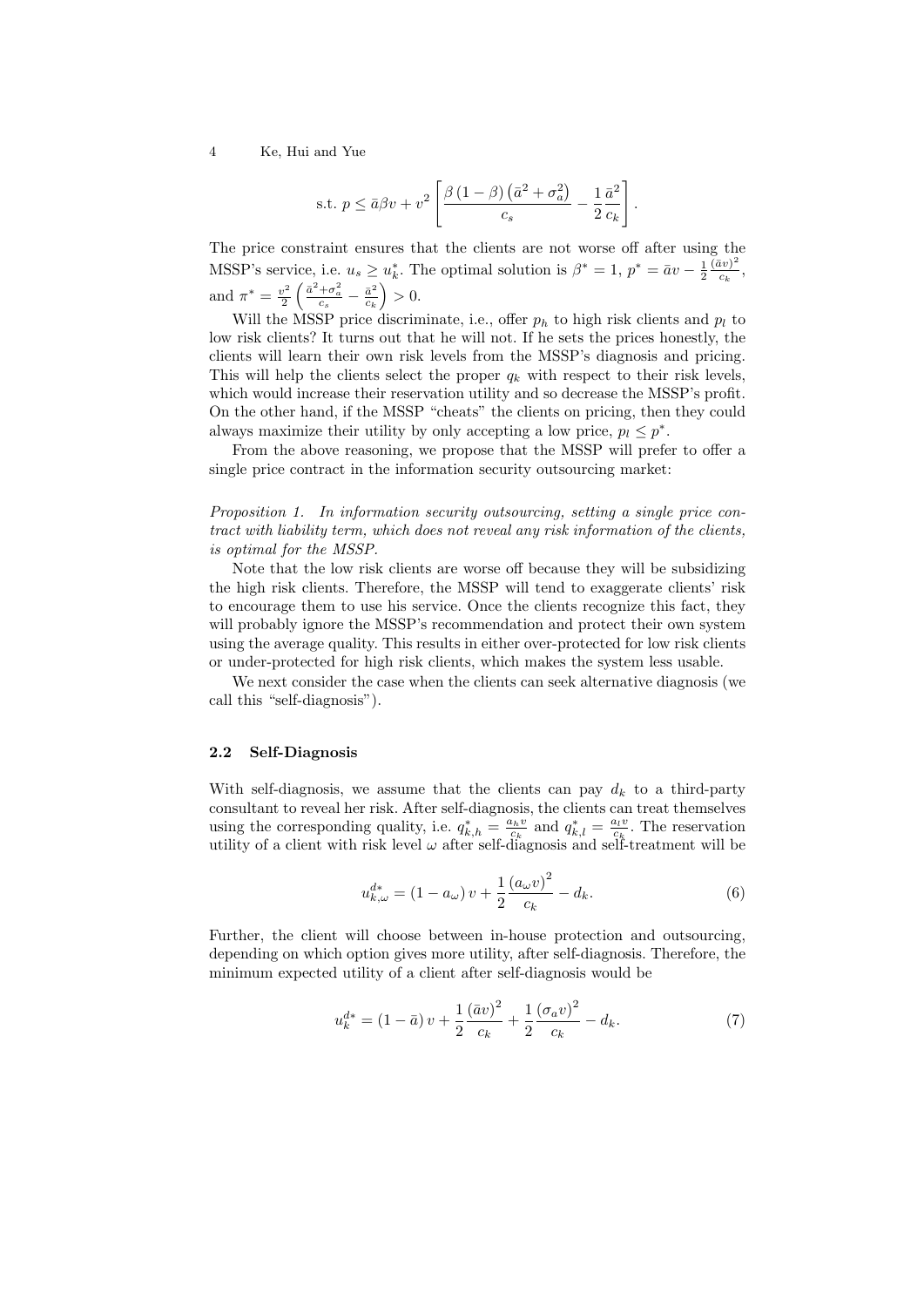If  $d_k \leq \frac{1}{2} \frac{(\sigma_a v)^2}{c_k}$  $\frac{f_a v)^2}{c_k}$ , then  $u_k^{d*} \geq u_k^*$ , which means that it is efficient for clients to seek self-diagnosis. We will assume that such a condition holds in the following analysis.

We first consider the case where the MSSP charges different prices for different types of clients. Suppose that the MSSP charges honestly, i.e., offering  $p_h$  to high risk clients and  $p_l$  to low risk clients. This situation is similar to serving two market segments with  $r = 1$  and  $r = 0$ , which is both profitable. Therefore, he will serve both types of clients with the following profit maximization problem:

$$
\max_{p_h, p_l, \beta} r \left[ p_h - a_h \beta v + \frac{1}{2} \frac{(a_h \beta v)^2}{c_s} \right] + (1 - r) \left[ p_l - a_l \beta v + \frac{1}{2} \frac{(a_l \beta v)^2}{c_s} \right],
$$
  
s.t.  $u_{s,h} \ge u_{k,h}^*$ ,  $u_{s,l} \ge u_{k,l}^*$ .

The constraints show that the MSSP charges the clients honestly so that a client with a particular type of risk will not be worse off. The solution is  $\beta^* = 1$ ,  $p_h^* = a_h v - \frac{1}{2} \frac{(a_h v)^2}{c_k}$  $\frac{(h^{\nu})^2}{c_k} > p_l^* = a_l v - \frac{1}{2} \frac{(a_l v)^2}{c_k}$  $\frac{(u^2)^2}{c_k}$ , and  $\pi^* = \frac{(\bar{a}^2 + \sigma_a^2)v^2}{2}$  $\frac{(\sigma_a^2)v^2}{2}\left(\frac{1}{c_s}-\frac{1}{c_k}\right).$ 

However, the MSSP has incentive to overcharge the low risk clients with  $p_h^*$ , which is the main reason that price discrimination is unsustainable in the case without self-diagnosis. A client will always accept  $p_l^*$  since it is beneficial for either type, and self-diagnose only when  $p_h^*$  is offered. By doing so, the clients can punish a dishonest MSSP by turning down the  $p_h^*$  offer and do in-house protection instead. Therefore, the MSSP will earn nothing if he overcharges the clients, and the clients know it.

We next consider the possibility of a mixed self-diagnosis strategy. To construct such a strategy, consider the profit of serving a low risk client with low price:

$$
\pi_{l,p_l^*} = \frac{(a_l v)^2}{2} \left( \frac{1}{c_s} - \frac{1}{c_k} \right),\tag{8}
$$

and the profit of serving a low risk client with a high price:

$$
\pi_{l,p_h^*} = (1 - \rho) \left[ \frac{(a_l v)^2}{2} \left( \frac{1}{c_s} - \frac{1}{c_k} \right) + (a_h - a_l) v \left( 1 - \frac{1}{2} \frac{a_h v}{c_k} - \frac{1}{2} \frac{a_l v}{c_k} \right) \right], \quad (9)
$$

where  $\rho$  is the probability of self-diagnosis when a client was offered a high price ("Re-diagnosis Rate"). An effective mixed strategy should result in  $\pi_{l,p_h^*} \leq \pi_{l,p_l^*}$ , which gives rise to the re-diagnosis rate:

$$
\rho \ge \frac{(a_h - a_l) \left(1 - \frac{1}{2} \frac{a_h v}{c_k} - \frac{1}{2} \frac{a_l v}{c_k}\right)}{(a_h - a_l) \left(1 - \frac{1}{2} \frac{a_h v}{c_k} - \frac{1}{2} \frac{a_l v}{c_k}\right) + a_l^2 v \left(\frac{1}{c_s} - \frac{1}{c_k}\right)}.
$$
(10)

The client would maximize her utility by minimizing the re-diagnosis rate, and so the equality holds for (10) in equilibrium. This re-diagnosis rate removes the MSSP's incentive to cheat and supports the price discrimination equilibrium.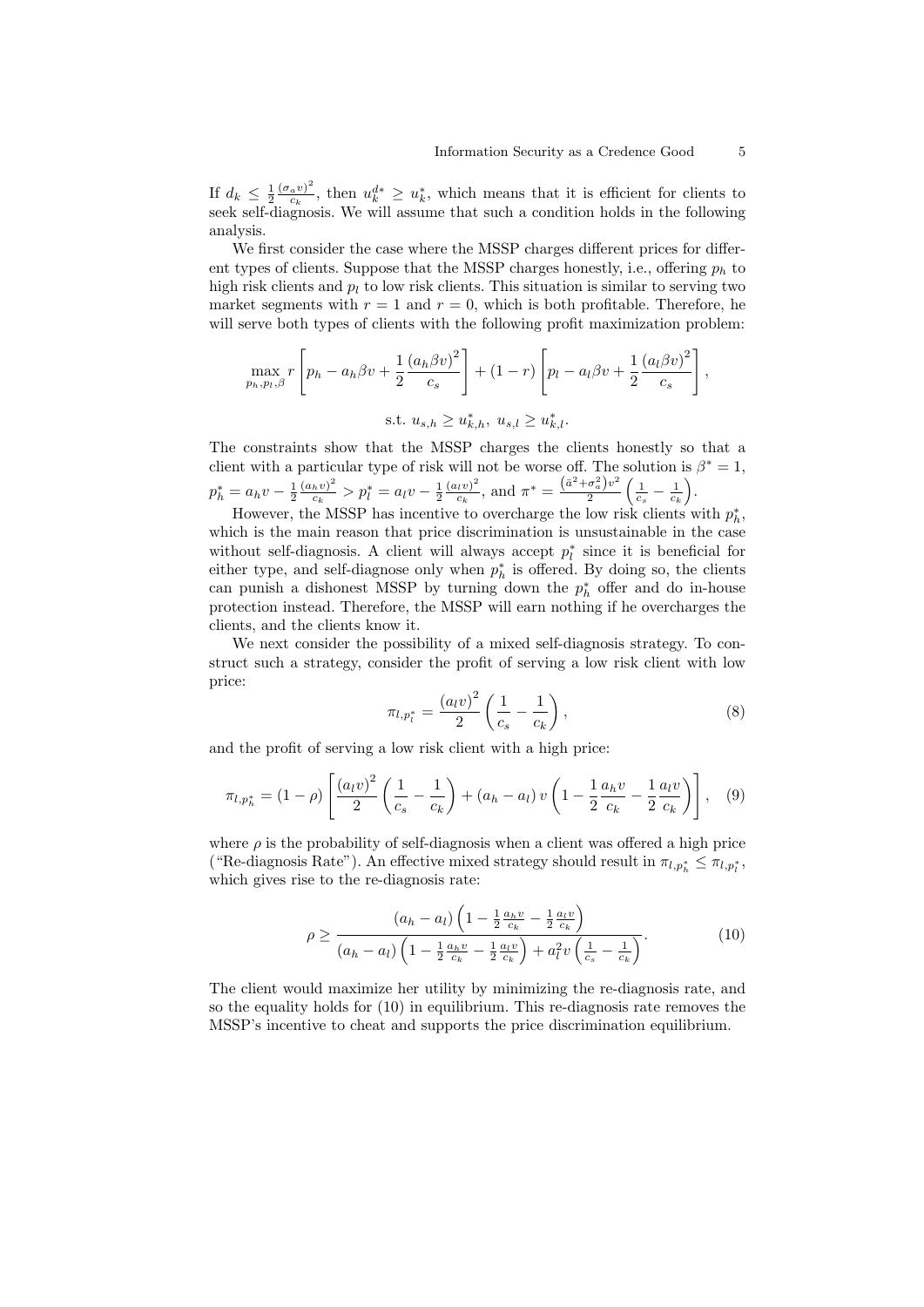We now consider the case where the MSSP charges a single price  $p$  to all clients. If all client prefer to self-diagnose, then at least one type of clients would benefit from using the revealed risk information for in-house treatment. So, the MSSP can earn more by serving both types of clients with price discrimination. On the other hand, the clients would prefer to use the MSSP's service directly without self-diagnosis if and only if the MSSP charges them a low price. But, by doing so he will get sub-optimal profit because he is practically giving out surplus to high risk clients.

From the above discussion, the MSSP could earn more profit by price discrimination. Hence, the self-diagnosis option removes the MSSP's incentive to conceal risk information.

Proposition 2. With a cheap self-diagnosis option, the MSSP will truthfully reveal the clients' risk information.

When the MSSP's diagnosis result is verifiable at a low cost, clients can actually learn from the MSSP's recommendation. As a result, they can protect their own system according to their own risk, so that the systems are secured without losing usability. However, in reality, different systems are often interconnected to address users' need, which introduce new challenges. In the next section, we will examine how system interdependency risks affect the current situation.

#### 3 System Interdependency Model

We add the following assumption to extend the basic model with system interdependency risks: [A9] A client who joined the MSSP's network will lose  $\varepsilon v$  if at least one other system in the MSSP's network is compromised. The MSSP needs to compensate  $\beta \epsilon v$  to all affected clients who are not directly attacked.

Consider the MSSP's network with  $m$  clients. The probability of at least one system being attacked is

$$
P_{X>0} = 1 - \prod_{i=1}^{m_h} \left[1 - a_h \left(1 - q_{s,h,i}\right)\right] \prod_{i=1}^{m_l} \left[1 - a_l \left(1 - q_{s,l,i}\right)\right],\tag{11}
$$

where  $m_h$  is the number of high risk clients in the network,  $m_l$  is the number of low risk clients in the network,  $m_h + m_l = m$ . The loss of a client j with risk level  $\omega$  will be  $L_{\omega,i}v = a_{\omega} (1 - q_{s,\omega,i}) (1 - \varepsilon) v + \varepsilon v P_{X>0}$ . Since the loss involves m-th order terms, to simplify the analysis, we approximate it by only retaining the first order terms:

$$
\tilde{L_{\omega,j}} = a_{\omega} \left( 1 - q_{s,\omega,j} \right) \left( 1 - \varepsilon \right) + \varepsilon \left[ \sum_{i=1}^{m_h} a_h \left( 1 - q_{s,h,i} \right) + \sum_{i=1}^{m_l} a_l \left( 1 - q_{s,l,i} \right) \right]. \tag{12}
$$

#### 3.1 Without Self-Diagnosis

Suppose that the MSSP charges  $p$  to all clients. The expected utility of client  $j$ who uses the MSSP's service would be

$$
u_{s,j} = r [(1 - L_{h,j}) v + L_{h,j} \beta v - p] + (1 - r) [(1 - L_{l,j}) v + L_{l,j} \beta v - p], \quad (13)
$$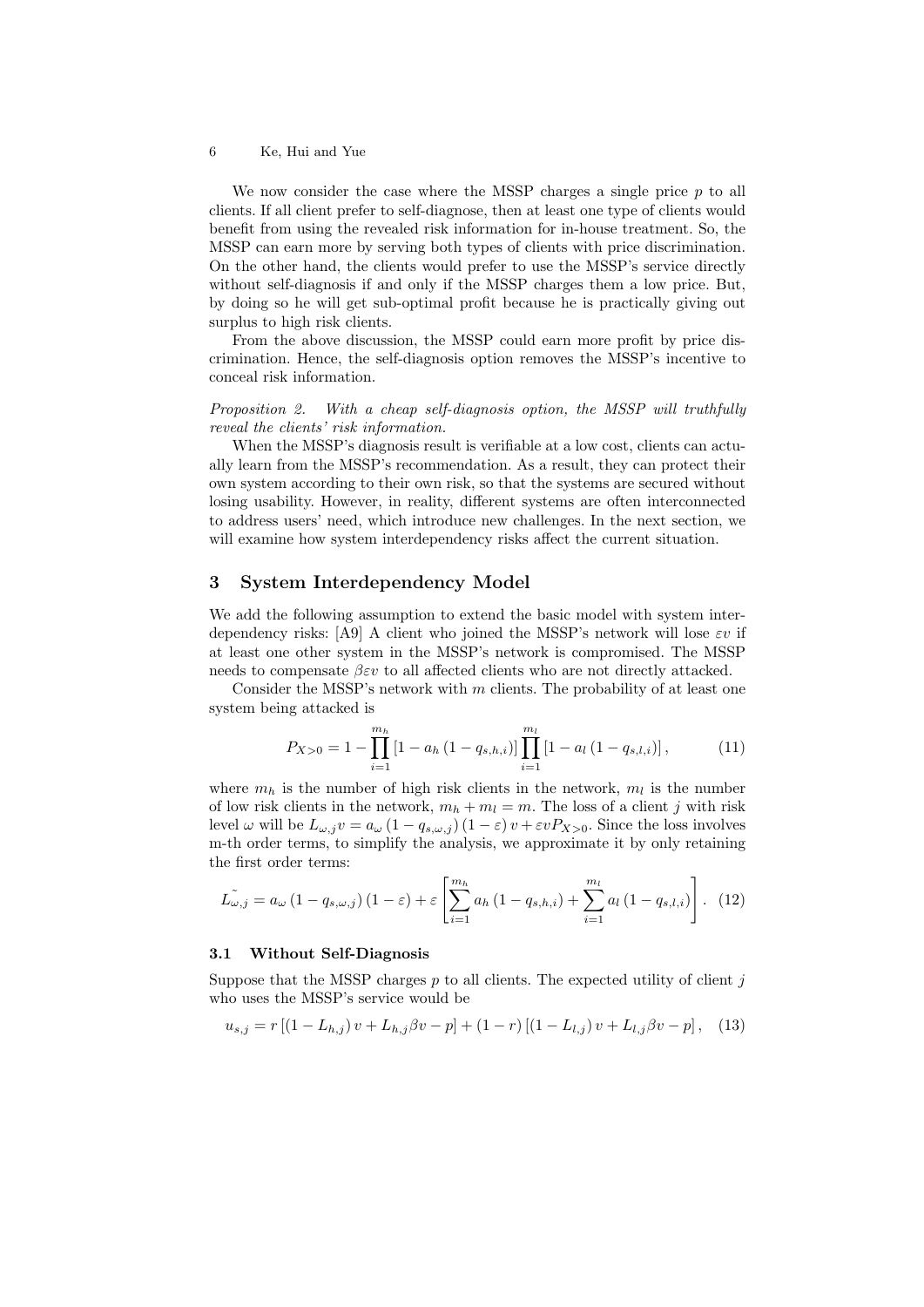and the MSSP's expected total profit would be

$$
\pi = \sum_{i=1}^{m_h} \left( p - L_{h,i} \beta v - \frac{1}{2} c_s q_{s,h,i}^2 \right) + \sum_{i=1}^{m_l} \left( p - L_{l,i} \beta v - \frac{1}{2} c_s q_{s,l,i}^2 \right). \tag{14}
$$

Differentiating  $\pi$  with respect to  $q_{s,h,i}$  and  $q_{s,l,i}$ , the optimal quality is  $q_{s,h,i}^* =$  $\frac{T a_h \beta v}{c_s}$  and  $q_{s,l,i}^* = \frac{T a_l \beta v}{c_s}$ , where  $T = 1 + \varepsilon (m-1)$  is the (amplified) risk factor due to system interdependency.

The expected utility of outsourcing the protection would then become

$$
u_s = \left[1 - \bar{L}\left(1 - \beta\right)\right]v - p,\tag{15}
$$

where  $\bar{L} = T\bar{a} - \frac{T^2(\bar{a}^2 + \sigma_a^2)\beta v}{c}$  $\frac{16a}{c_s}$  is the expected loss after outsourcing. Now, suppose that the MSSP is committed to serve a client after diagnosis, which means that he cannot freely choose  $m_h$  and  $m_l$ . In a network with m clients, the expected number of high risk clients would be  $E[m_h] = rm$ , and the expected number of low risk clients would be  $E[m_l] = (1 - r)m$ . Therefore, the MSSP's profit maximization problem becomes

$$
\max_{p,\beta,m} m \left[ p - \bar{L}\beta v - \frac{1}{2} \frac{\left(\bar{a}^2 + \sigma_a^2\right) \left(T\beta v\right)^2}{c_s} \right]
$$
\n
$$
\text{s.t. } p \leq \left(\bar{a} - \bar{L}\right) v + \bar{L}\beta v - \frac{1}{2} \frac{\left(\bar{a}v\right)^2}{c_k}.
$$

The solution is  $\beta^* = 1$ ,  $p^* = \bar{a}v - \frac{1}{2}$  $(\bar{a}v)^2$  $\frac{dv}{c_k}$ , and the number of clients served by the MSSP satisfies the following equation:  $m^* = \frac{1}{2} + \frac{E[aq_s^*]v - \frac{1}{2}c_sE[q_s^*^2] - \frac{1}{2}\frac{(\bar{a}v)^2}{c_k}}{2\varepsilon v(\bar{a} - E[aq_s^*])}$ , where  $E[aq_s^*]=ra_hq_{s,h}^*+(1-r)a_lq_{s,l}^*$  and  $E[q_s^{*2}]=rq_{s,h}^{*2}+(1-r)q_{s,l}^{*2}$ .

If the MSSP can freely choose  $m_h$  and  $m_l$ , when he will charge  $p^*$ , a low risk client who uses the MSSP's service will be subsidizing the high risk clients. Therefore, the optimal decision for the MSSP is to serve only the low risk clients in equilibrium, and get the subsidies as profit.

However, once the clients realize this, they will demand for a lower price since  $p^*$  is not a desirable price for low risk clients. Therefore, the MSSP can no longer charge  $p^*$  if he does not commit to serve the clients, which results in sub-optimal profits.

What if the MSSP sets different prices for different clients? Since the interdependency risk limits the MSSP's capacity, and serving a high risk client with  $p_h^*$  is more profitable compared with serving a low risk client with  $p_l^*$ , the MSSP will prefer to serve only the high risk clients. Specifically, the optimal decision for capacity satisfies  $m_l^* = 0$  and  $m_h^* = \frac{1}{2} + \frac{a_h v q_{s,h}^* - \frac{1}{2} c_s q_{s,h}^{*2} - \frac{1}{2} \frac{(a_h v)^2}{c_k}}{2 \epsilon a_h v (1 - \sigma^*)}$  $rac{h}{2\varepsilon a_h v(1-q_{s,h}^*)}$ . Therefore, the MSSP has great incentive to overcharge the low risk clients, since kicking out a low risk client is not a problem.<sup>5</sup> Hence, the MSSP always prefers to offer

 $5$  If a low risk client accepts  $p_h$ , the MSSP can earn even more since the required protection level and the interdependency risk brought by this client is lower.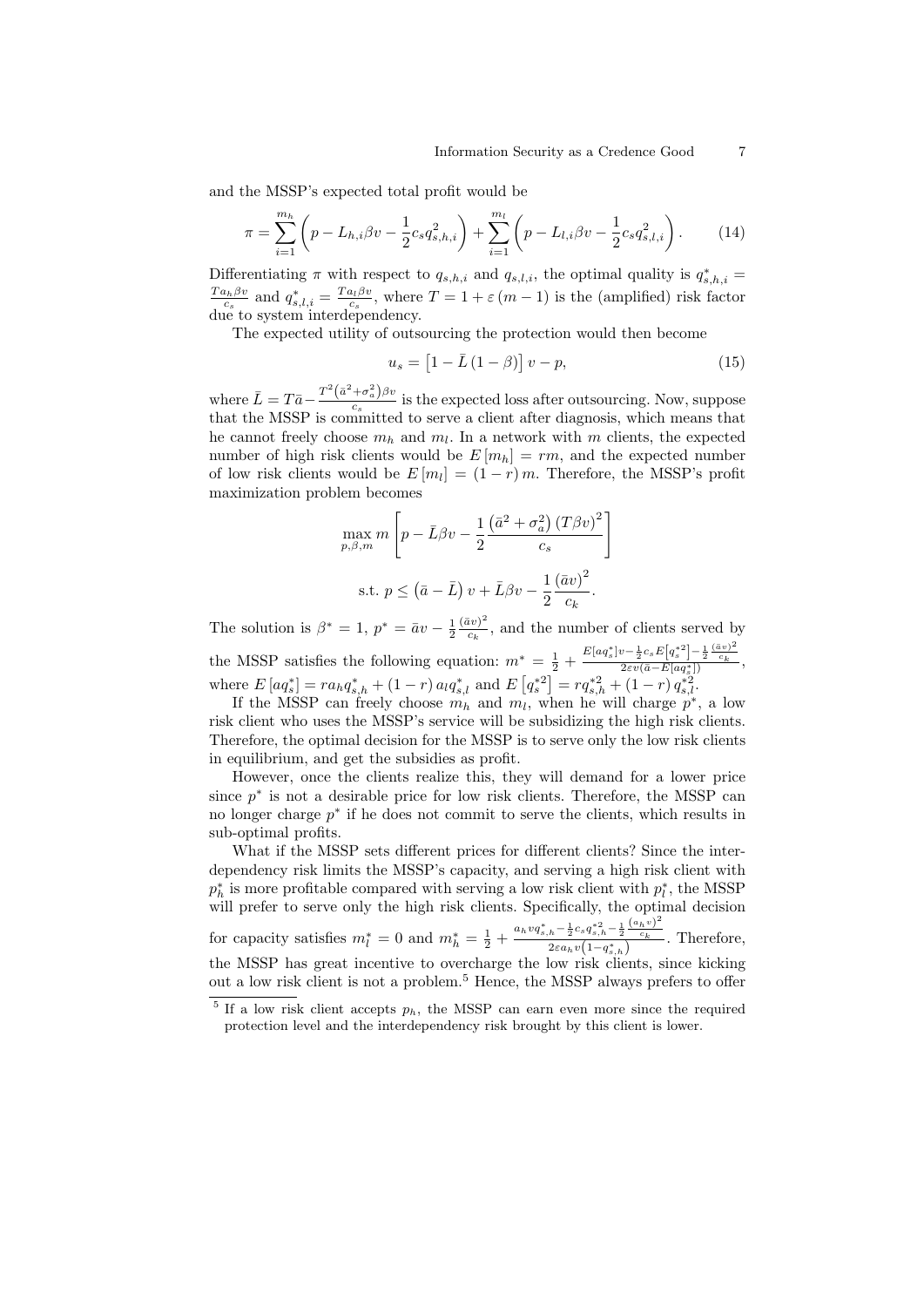a high price  $p_h$ , which means that posting two prices cannot be an equilibrium strategy.

Yet, clients will only accept a low price  $p_l$ , and they will suspect that they get overcharged when  $p_h$  is offered. These competing strategies cause the market to breakdown.

If the MSSP uses a mixed strategy and offers  $p_h$  and  $p_l$  sometimes, clients will only accept when  $p_l$  is offered, which result in sub-optimal profit compared with the case of using single price with service commitment.

From the above discussion, if the MSSP does not commit to serve every clients, then he will end up serving only one type of clients. This reveal the clients' risk information, and hence result in sub-optimal profit, or even market breakdown. Therefore, the MSSP will prefer to charge a single price and commit to serve every client, which leads to a similar outcome as Proposition 1.

#### 3.2 With Self-Diagnosis

Continue from the above discussion, when the MSSP posts two prices, he is committed to serve any clients with  $p<sub>h</sub>$ . However, with self-diagnosis, the clients can verify whether they really get overcharged. Hence, the clients who learn that they have a high risk from self-diagnosis will continue to use the MSSP's service.

The market will not breakdown and the MSSP's aggressive pricing strategy is actually "resurrected" by self-diagnosis. The MSSP has no incentive to deviate from this strategy, since offering  $p_l < p_h$  will result in sub-optimal profit.

Therefore, even when self-diagnosis is feasible, the credence goods problem still remains when system interdependency is present.

Proposition 3. In the presence of system interdependency, when there are sufficient high risk clients in the market and the clients can cheaply self-diagnose, then the MSSP will always charge a single price  $p_h$ , and only high risk clients will use the MSSP's service. In other words, self-diagnosis will not dissuade the MSSP's from concealing the clients' risk information.

In this situation, low risk clients are rejected by the MSSP, so that they cannot enjoy a better protection. Even worse, every clients need to verify the MSSP's diagnosis, which results in duplication of diagnosis cost.

# 4 Final Remarks

The typical credence goods problem is often solved by introducing verifiability of the service provider's efforts. Here, we show that by introducing verifiability in the MSSP's diagnosis (which is done by self-diagnosis), the MSSP will truthfully reveal the clients' risks in the basic setting. However, when we introduce system interdependency risks into the model, the MSSP will have incentives to exaggerate clients' risks and offer a high price, which seems common in reality. This brings challenges to organizations that want to learn their risk level and avoid constantly over-paying for security protections. In future work we shall study alternative mechanisms that can tackle this challenge.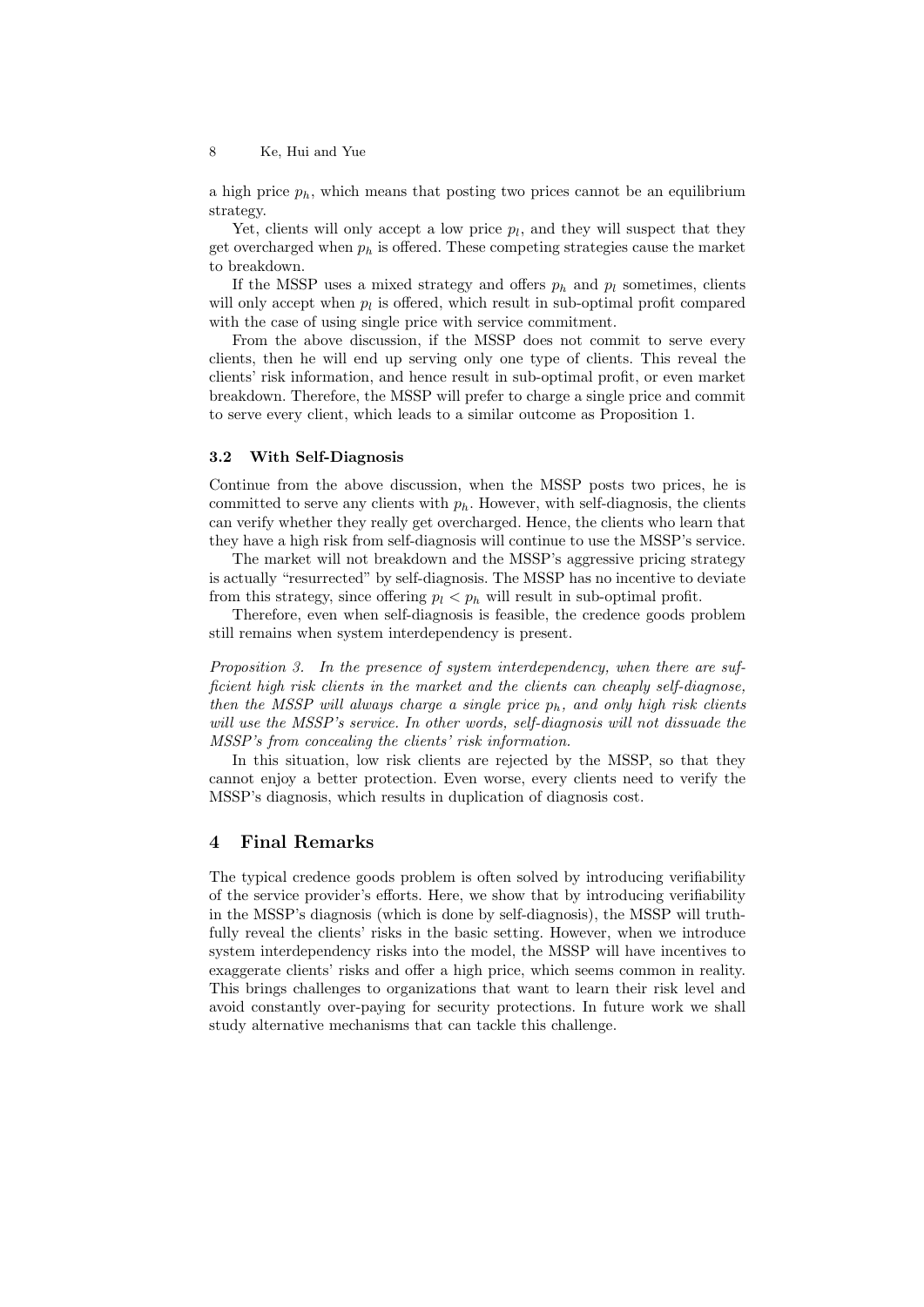### References

- 1. Akerlof, G.A.: The market for "lemons": Quality uncertainty and the market mechanism. The Quarterly Journal of Economics. 84(3), 488–500 (1970)
- 2. Anderson, R., Moore, T.: The economics of information security. Science. 314(5799), 610–613 (2006)
- 3. Dulleck, U., Kerschbamer, R.: On doctors, mechanics, and computer specialists: The economics of credence goods. Journal of Economic Literature. 44(1), 5–42 (2006)
- 4. Emons, W.: Credence goods and fraudulent experts. RAND Journal of Economics. 28(1), 107–119 (1997)
- 5. Fong, Y.: When do experts cheat and whom do they target? RAND Journal of Economics. 36(1), 113–130 (2005)
- 6. Kunreuther, H., Heal, G.: Interdependent security. Journal of Risk and Uncertainty. 26(2), 231–249 (2003)

# Appendix: Proof of Propositions

### Proof of Proposition 1

We first derive the equilibrium profit under single price contract. The Lagrange function of the profit maximization problem is

$$
A = p - \bar{a}\beta v + \frac{\left(\bar{a}^2 + \sigma_a^2\right)\left(\beta v\right)^2}{2c_s} - \lambda \left\{ p - \bar{a}\beta v - v^2 \left[ \frac{\beta\left(1 - \beta\right)\left(\bar{a}^2 + \sigma_a^2\right)}{c_s} - \frac{\bar{a}^2}{2c_k} \right] \right\}
$$
(16)

where  $\lambda \geq 0$ . The first order conditions are:

$$
\frac{\partial \Lambda}{\partial p} = 1 - \lambda = 0 \tag{17}
$$

$$
\frac{\partial \Lambda}{\partial \beta} = \frac{\left(\bar{a}^2 + \sigma_a^2\right)v^2}{c_s} \left(\beta - 2\beta\lambda + \lambda\right) - \bar{a}v \left(1 - \lambda\right) \tag{18}
$$

and the Kuhn-Tucker condition is:

$$
-\lambda \left\{ p - \bar{a}\beta v - v^2 \left[ \frac{\beta \left( 1 - \beta \right) \left( \bar{a}^2 + \sigma_a^2 \right)}{c_s} - \frac{1}{2} \frac{\bar{a}^2}{c_k} \right] \right\} = 0 \tag{19}
$$

Solving the above equations, we have  $\lambda = 1, \beta^* = 1$ , and  $p^* = \bar{a}v - \frac{1}{2}$  $(\bar{a}v)^2$  $\frac{1}{c_k}$ . Substitute them back to (4) and (5) yields the client's expected utility and the MSSP's expected profit:

$$
u_s^* = (1 - \bar{a})v + \frac{1}{2}\frac{(\bar{a}v)^2}{c_k} = u_k^*
$$
\n(20)

$$
\pi^* = \frac{v^2}{2} \left( \frac{\bar{a}^2 + \sigma_a^2}{c_s} - \frac{\bar{a}^2}{c_k} \right) \tag{21}
$$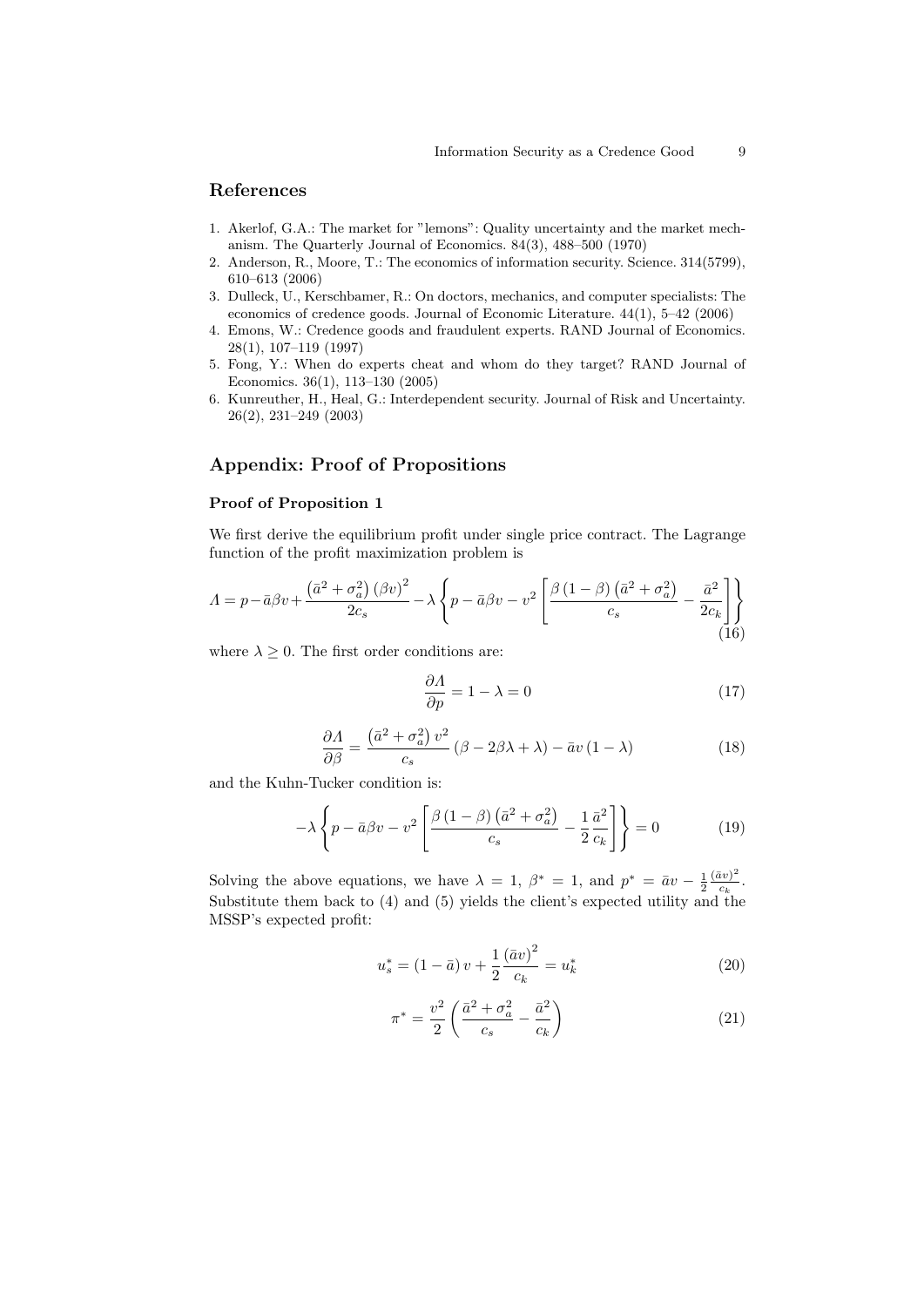We then prove that price discrimination is sub-optimal. Suppose the MSSP charges two price honestly, then clients can infer their risk information and use it to decide in-house protection quality. The reservation utility of a client with risk level  $\omega$  is

$$
u_{k,\omega}^{**} = (1 - a_{\omega})v + \frac{1}{2} \frac{(a_{\omega}v)^2}{c_k}
$$
 (22)

which can be obtained by considering a degenerated market with  $r = 1$  and  $r = 1$  on (2). Hence, the overall expected reservation utility of a client will be

$$
u_k^{**} = (1 - \bar{a}) v + \frac{1}{2} \frac{(\bar{a}^2 + \sigma_a^2) v^2}{c_k}
$$
 (23)

Since the overall reservation utility  $u_k^{**}$  is increased, and the total welfare between a client and the MSSP does not change, the MSSP's profit is decreased. Specifically, it becomes:

$$
\pi^{**} = \frac{\left(\bar{a}^2 + \sigma_a^2\right)v^2}{2} \left(\frac{1}{c_s} - \frac{1}{c_k}\right)
$$
\n(24)

By comparing (21), (22), (24) and (25), part of the MSSP's surplus  $\frac{1}{2} \frac{(\sigma_a v)^2}{c_k}$  $c_k$ moves towards the client. Therefore, offering a single price is optimal for the MSSP.

#### Proof of Proposition 2

We first discuss the way to obtain the equilibrium profit, which is basically applying the result in Proposition 1. Consider the MSSP serves two different market with  $r = 1$  and  $r = 0$ , and substitute them into the equilibrium profit from Proposition 1, i.e. (22). By taking the weighted average, we can obtain the equilibrium profit:

$$
\pi^* = \frac{(\bar{a}^2 + \sigma_a^2) v^2}{2} \left( \frac{1}{c_s} - \frac{1}{c_k} \right)
$$
 (25)

We then show that the MSSP will not stick on offering a single price in the equilibrium. Firstly, it is trivial to see that if not all clients uses the MSSP's service, his profit will be sub-optimal and he can increase it by price discrimination. Secondly, If every clients uses the MSSP's service, the total welfare the MSSP and a client will be

$$
W = r \left\{ \left[1 - a_h \left(1 - q_{s,h}^*\right)\right] v - \frac{c_s q_{s,h}^{*2}}{2} \right\} + (1 - r) \left\{ \left[1 - a_l \left(1 - q_{s,l}^*\right)\right] v - \frac{c_s q_{s,l}^{*2}}{2} \right\} \tag{26}
$$

which is obtained by applying the MSSP's cost  $c_s$  into clients' problem. Note that the total welfare  $W = u_s + \pi$  in this case. From previous analysis, the optimal quality for the MSSP will always be  $q_{s,h}^* = \frac{a_h \beta v}{c_s}$  and  $q_{s,l}^* = \frac{a_l \beta v}{c_s}$ . Hence, (27) could be re-written as:

$$
W = (1 - \bar{a})v + \left(\bar{a}^2 + \sigma_a^2\right)v^2 \left[\frac{\beta\left(2 - \beta\right)}{2c_s}\right]
$$
\n
$$
(27)
$$